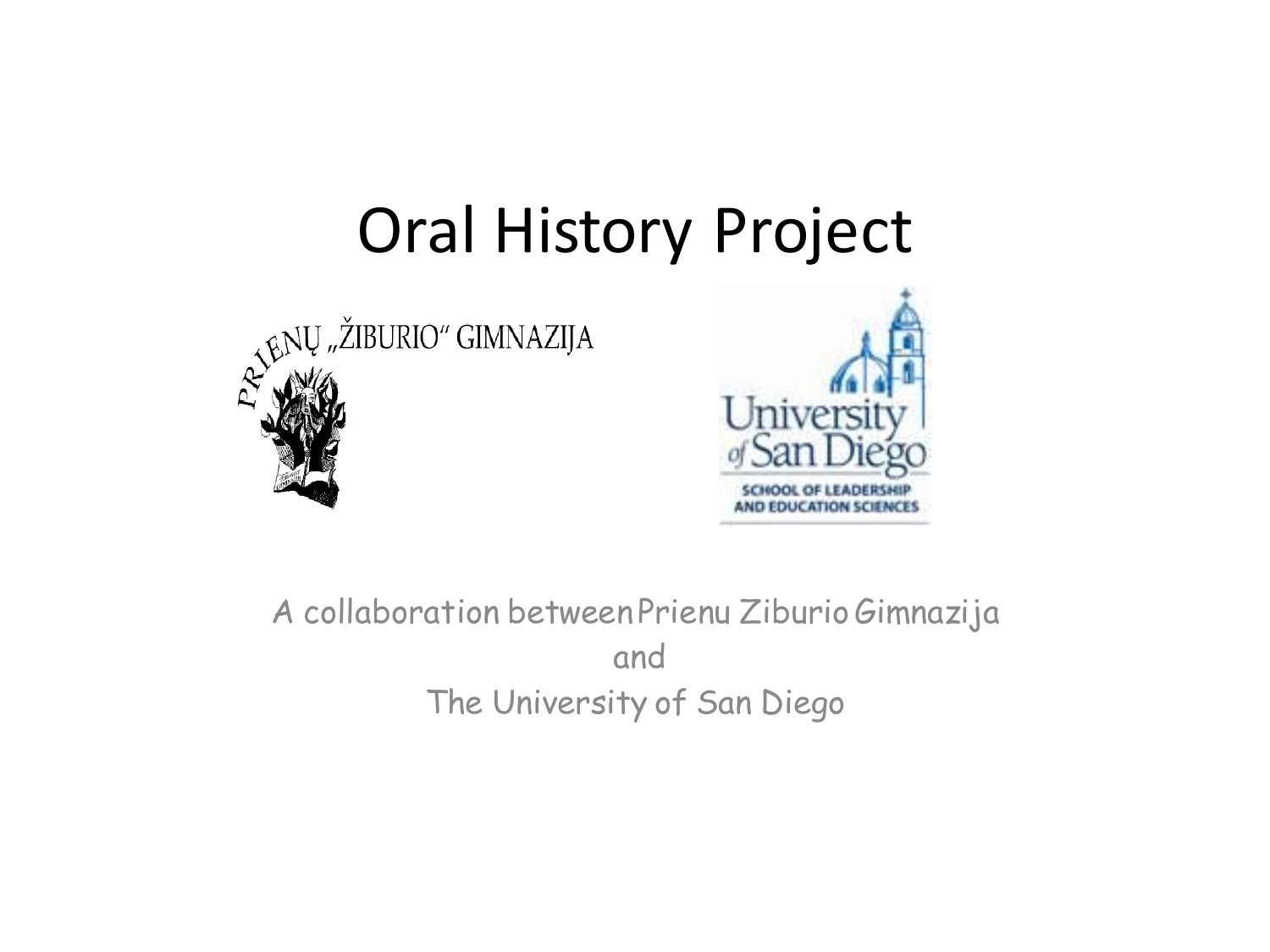### Project Steps

1. Identify 3-4 elders to share accounts from your community

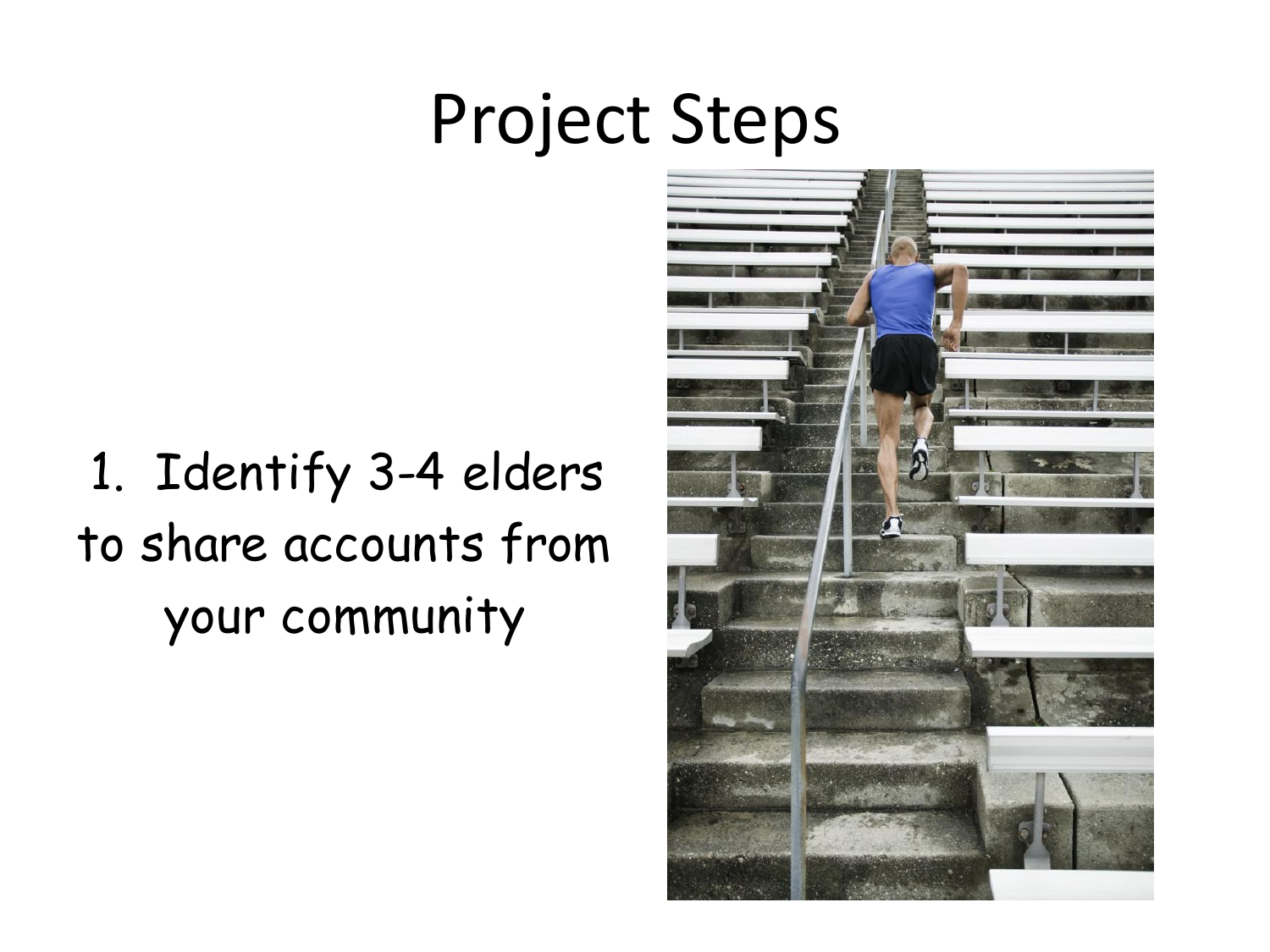## Plan

#### 2. Plan interview questions and develop interview techniques

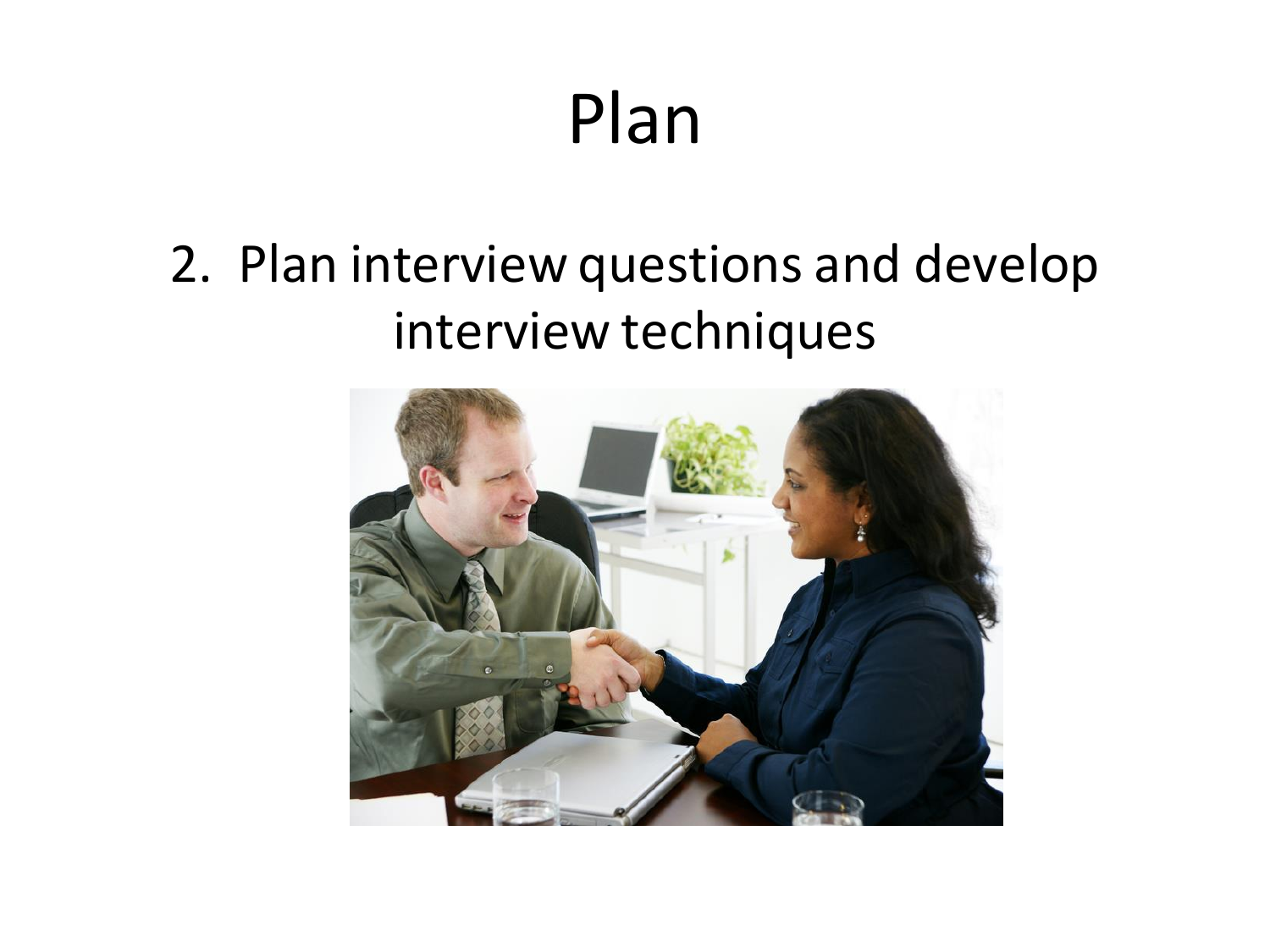# Practice

3. Practice interviewing someone here at school and write up a model account based on that

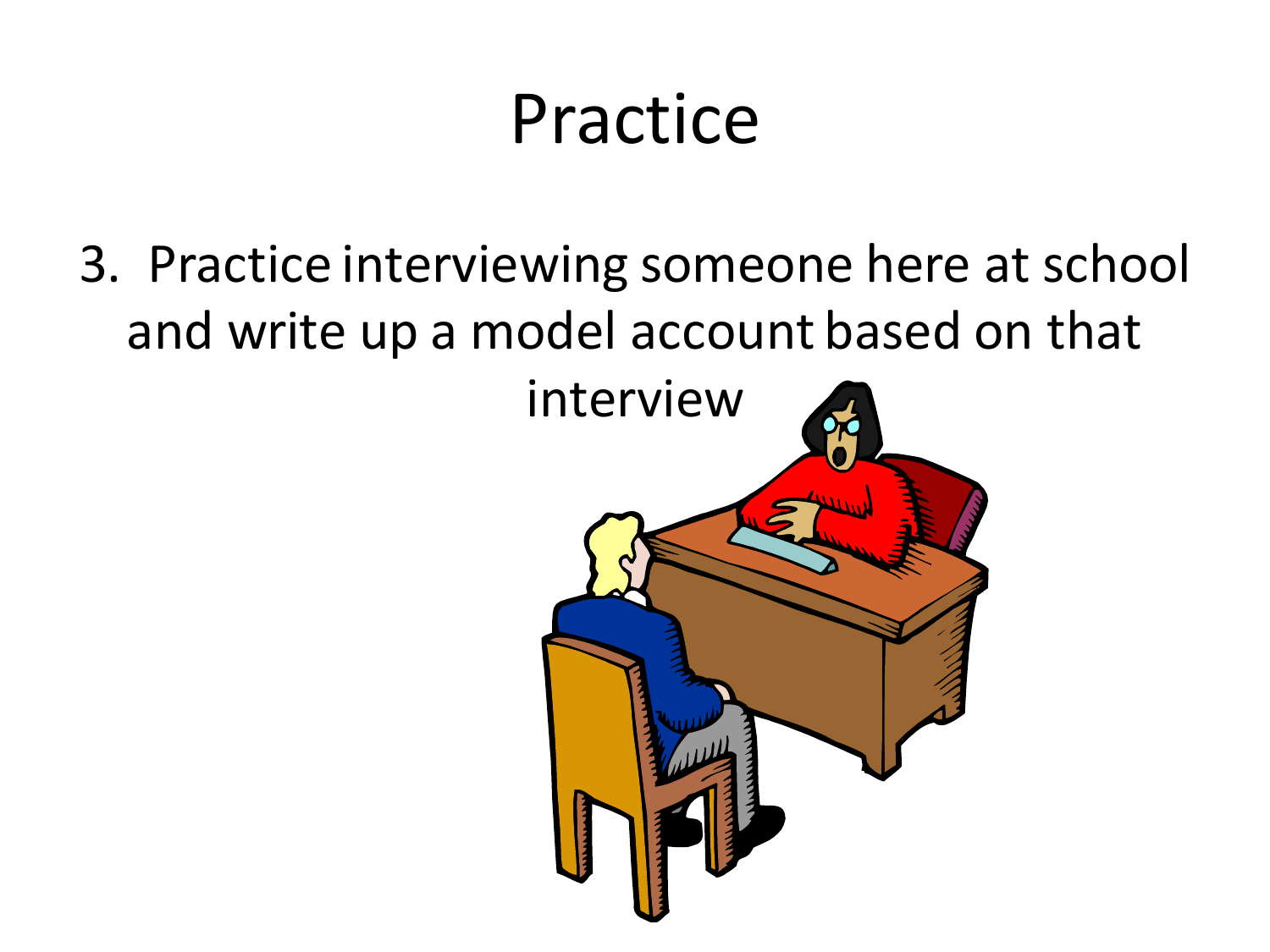## Interview

#### 4. Interview elders over the summer and record their accounts

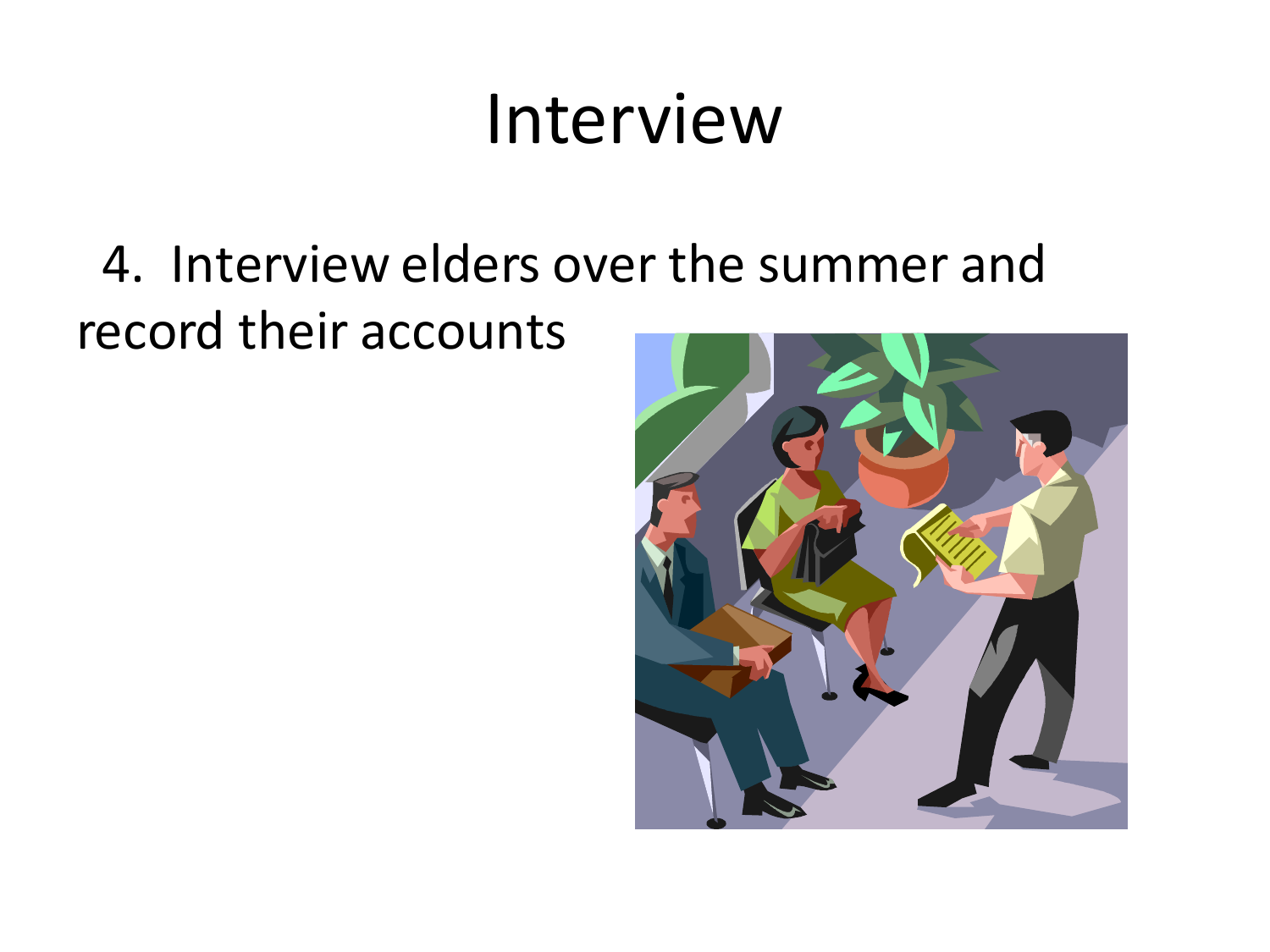## Take Detailed Notes

#### 5. Take detailed notes during the interview and organize them after

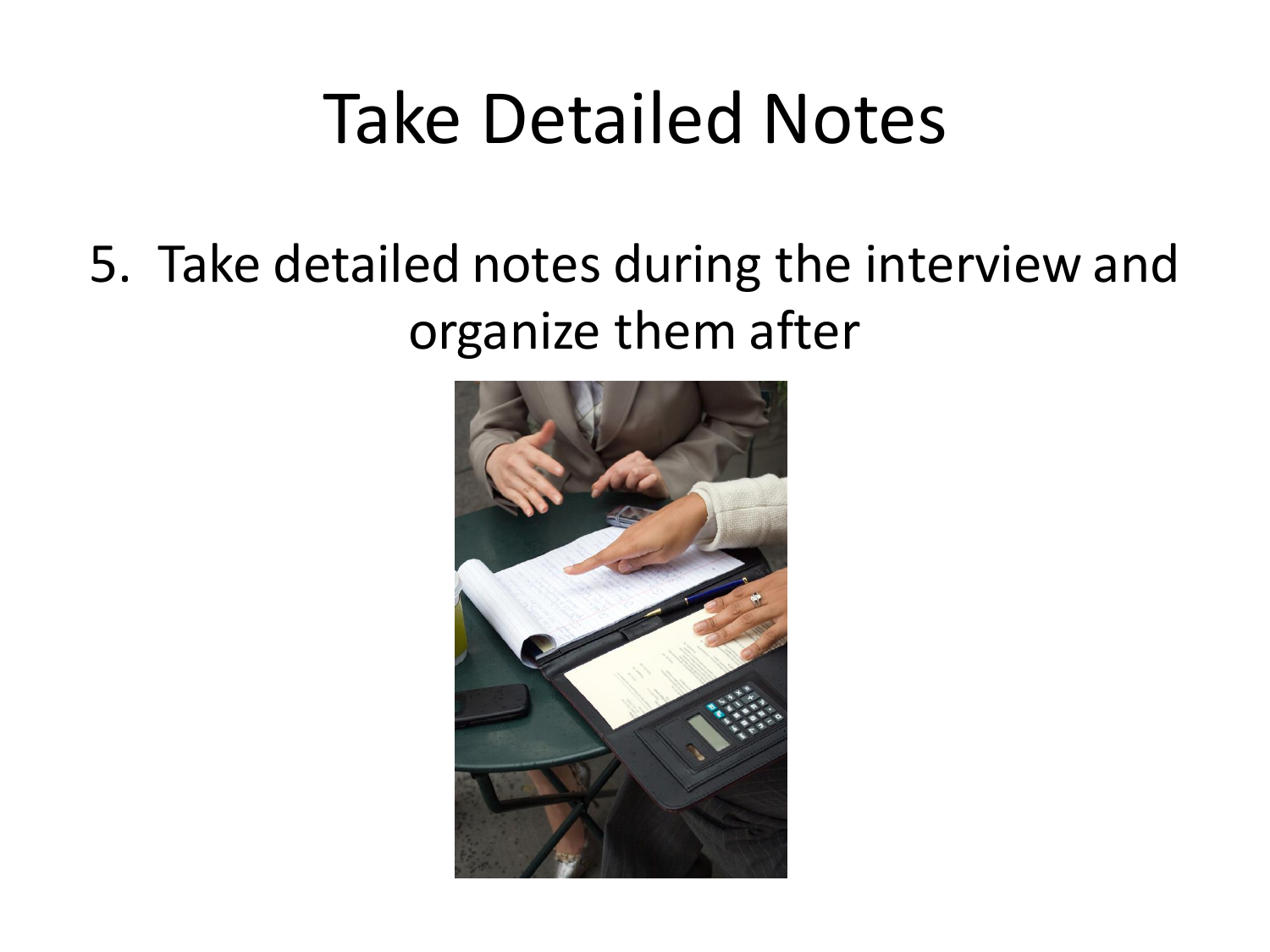# Use Technology

6. Use technology to assist your interview: take photos, videos record interviews (with permission), log text and schedule time for additional interviews if clarification is needed.

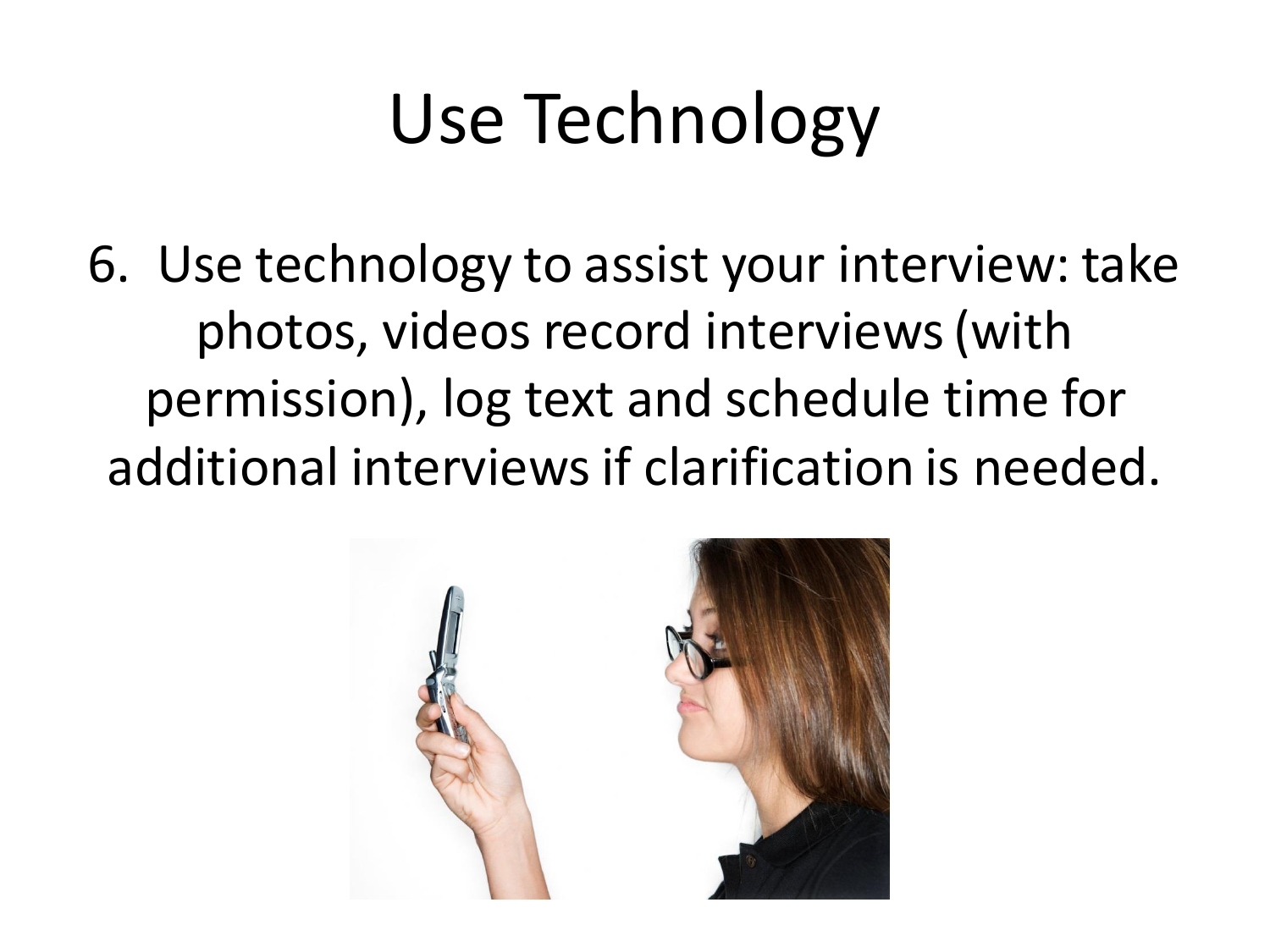# Reflect and Synthesize

7. Reflect on your interviews and synthesize the accounts to create a "picture of your community" from the oral history stories of the individuals you interviewed.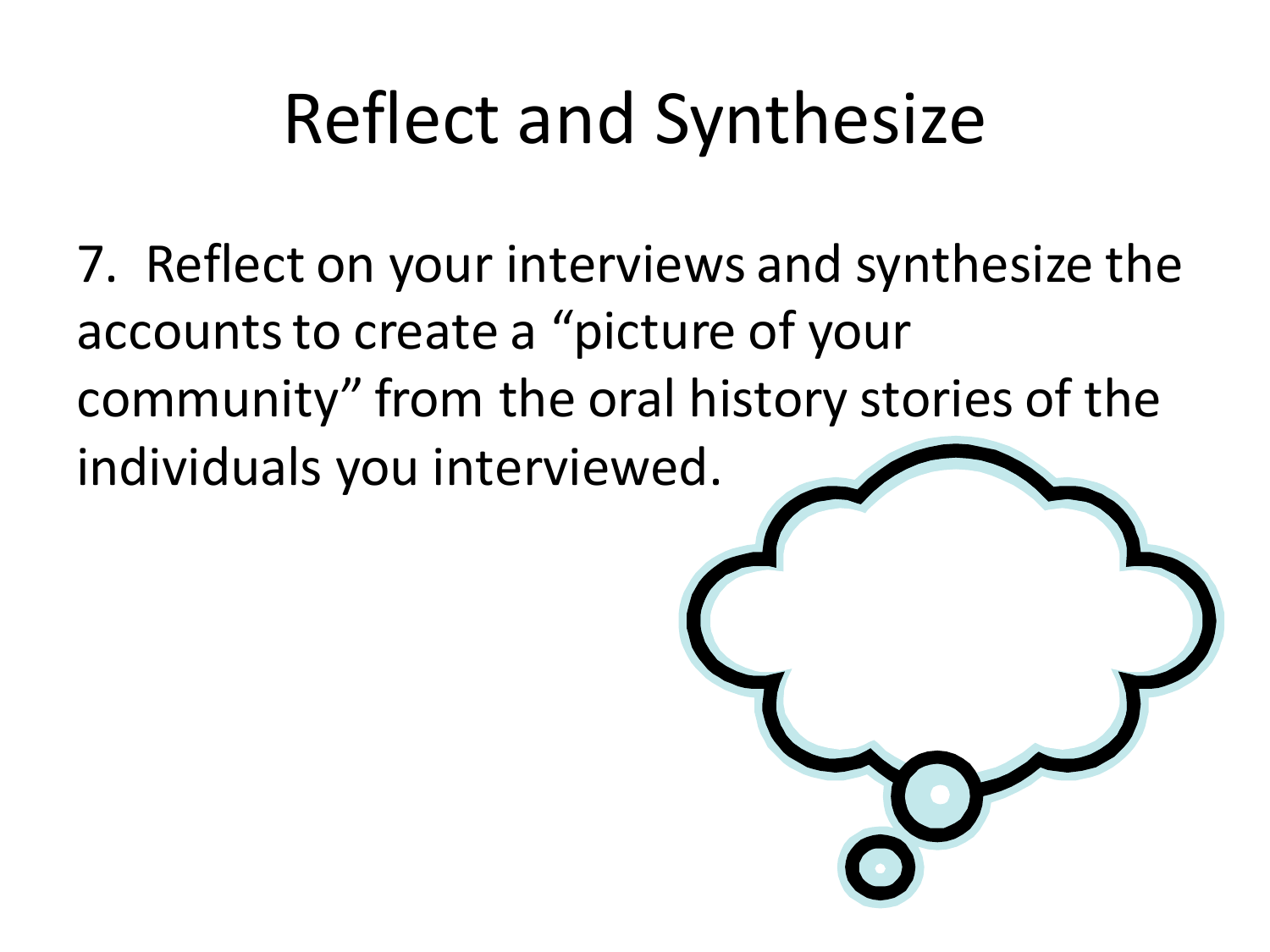# Write

#### 8. Write a draft of an oral history of your community that draws directly from the interviews you conducted.

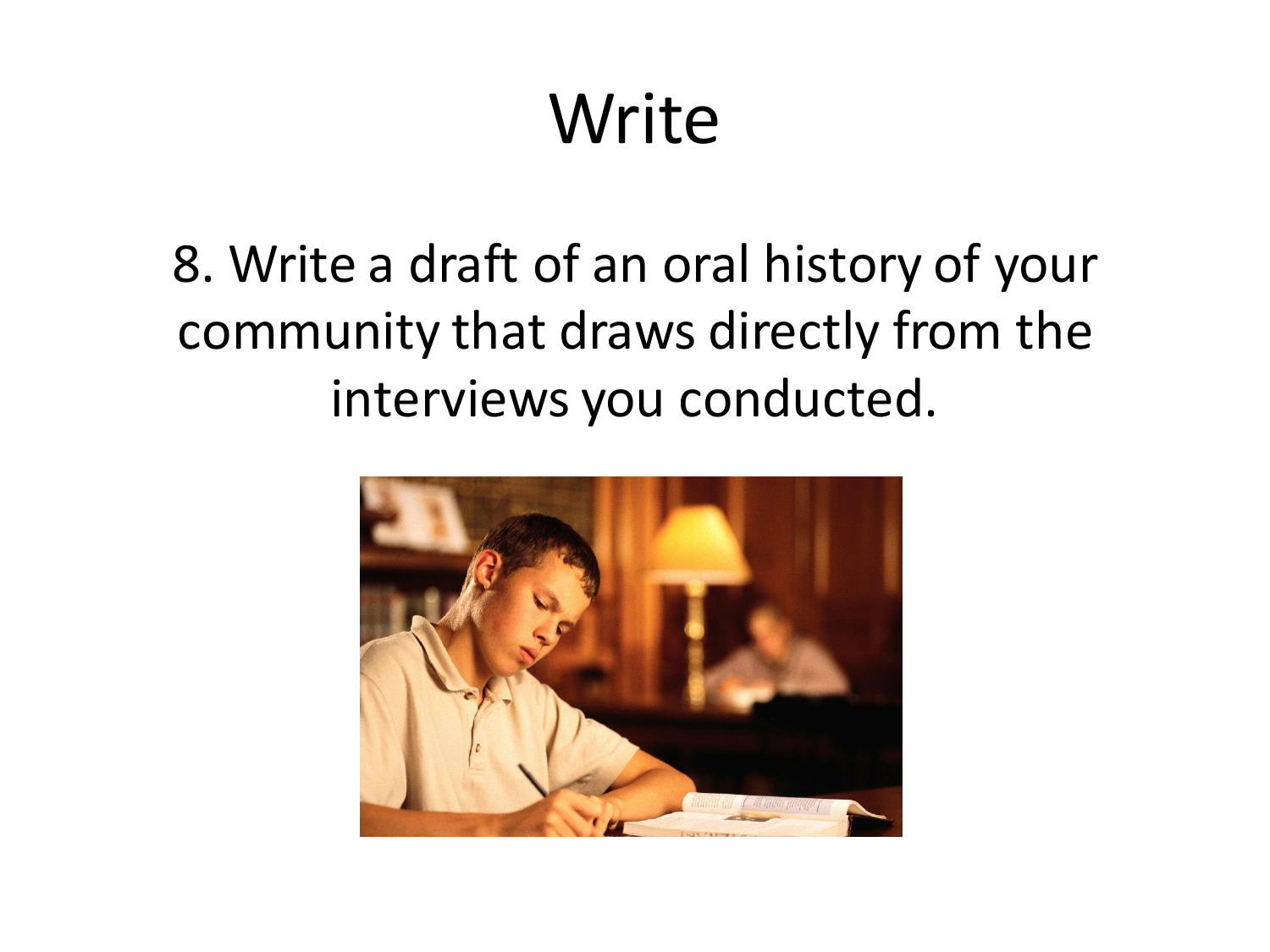## Participate

#### 9. Participate in peer critique to improve you oral history account

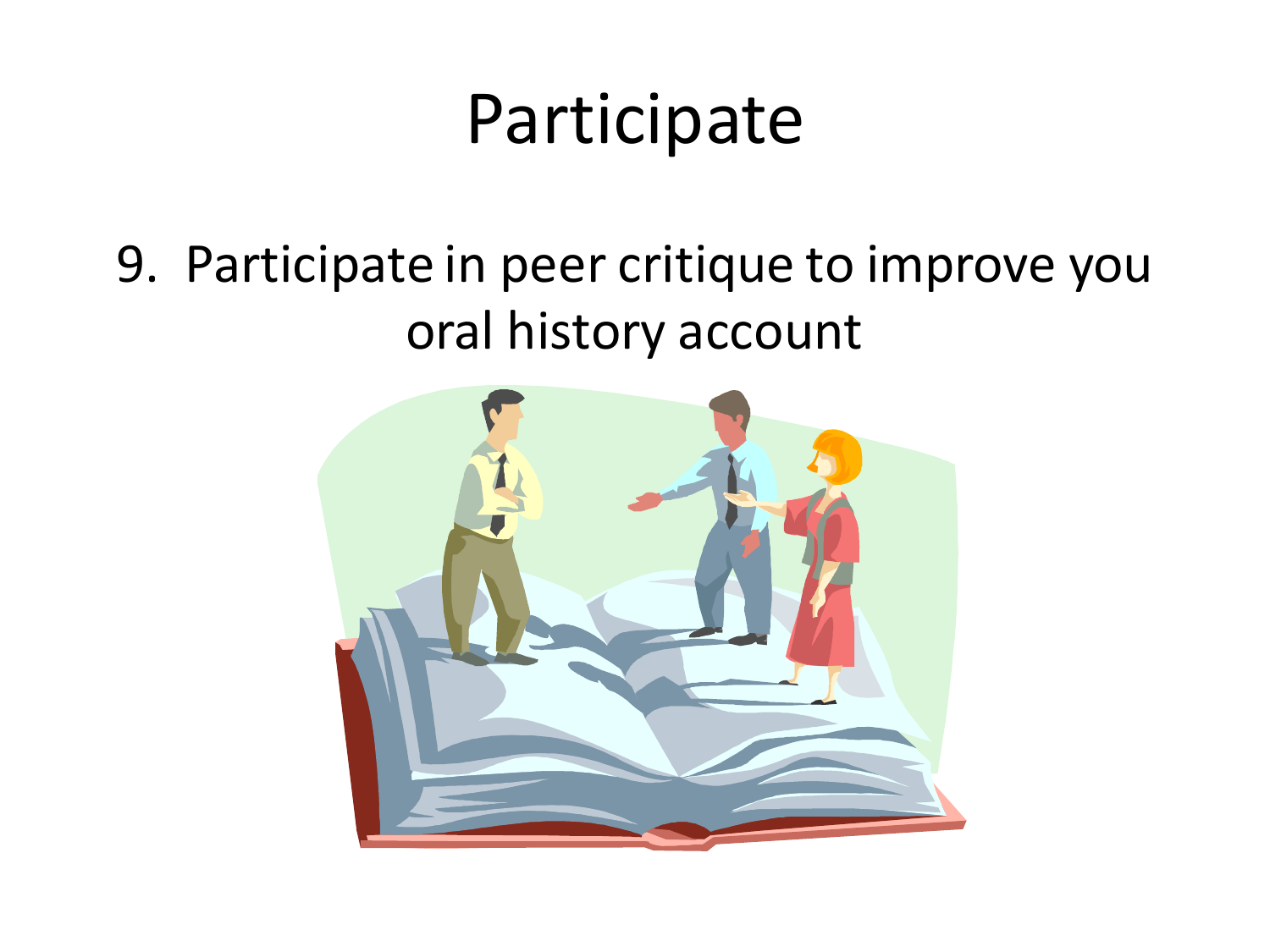# Edit

#### 10. Edit the account

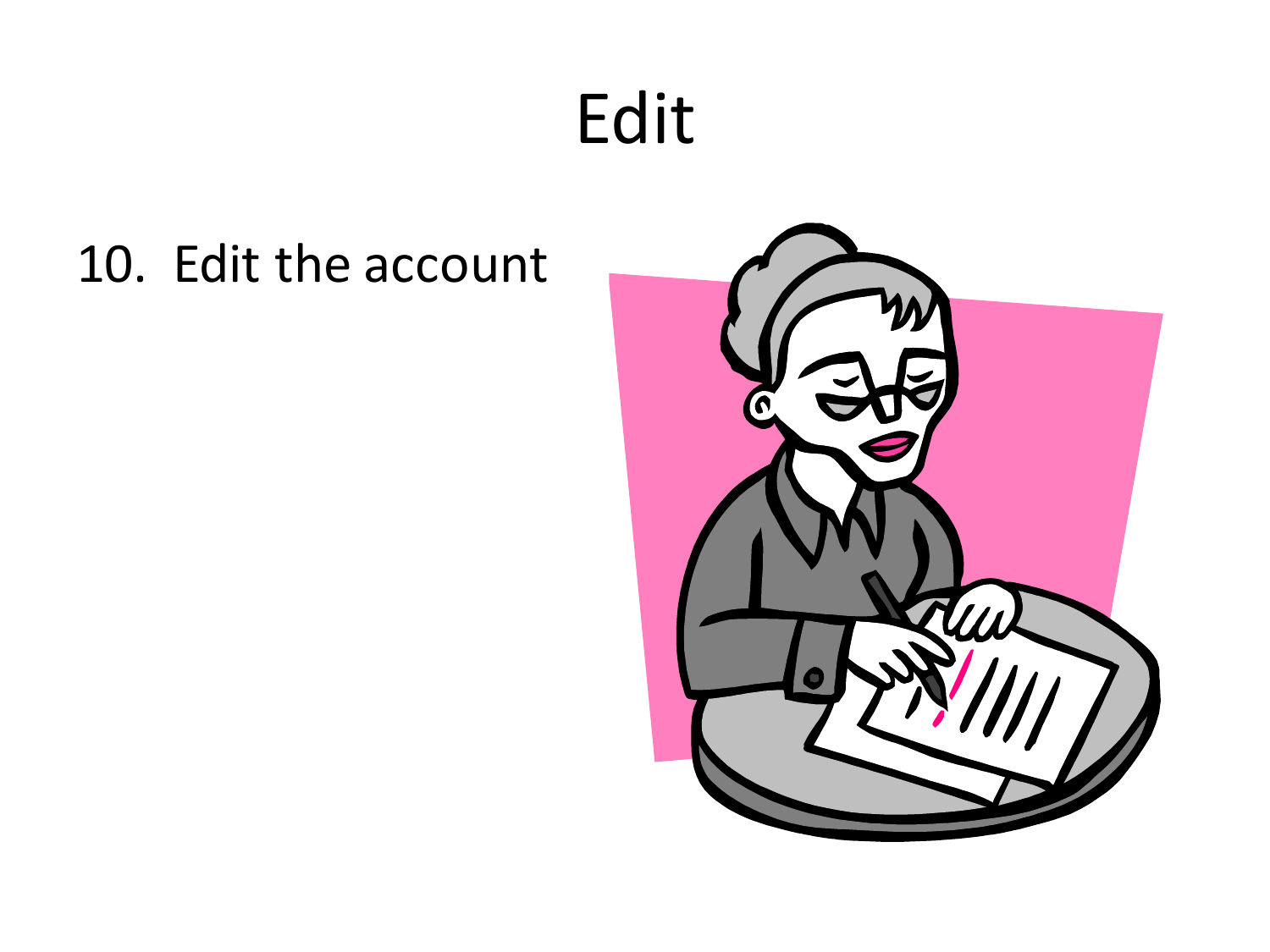# Publish

#### Publish the account

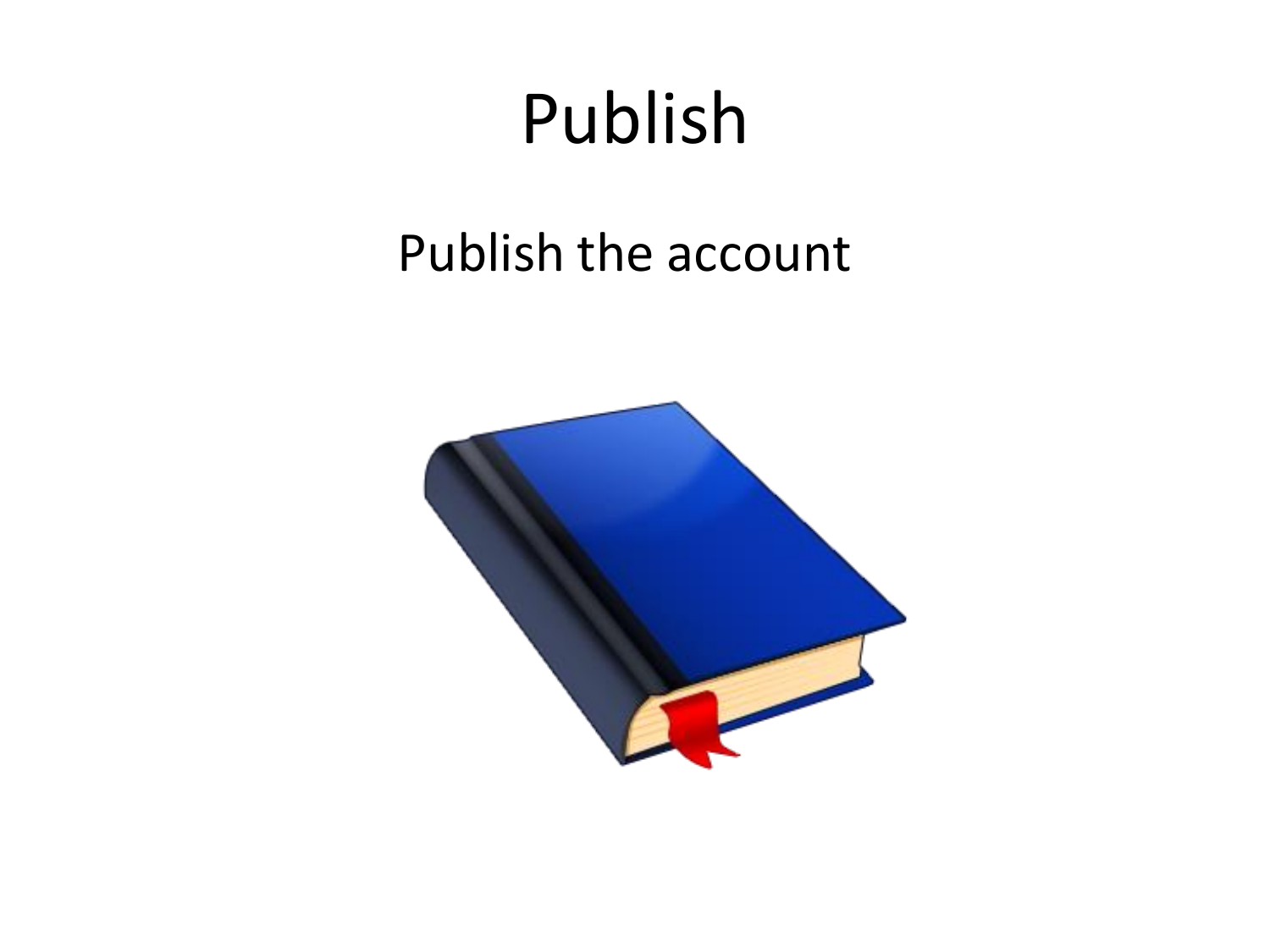### Sample Interview Questions

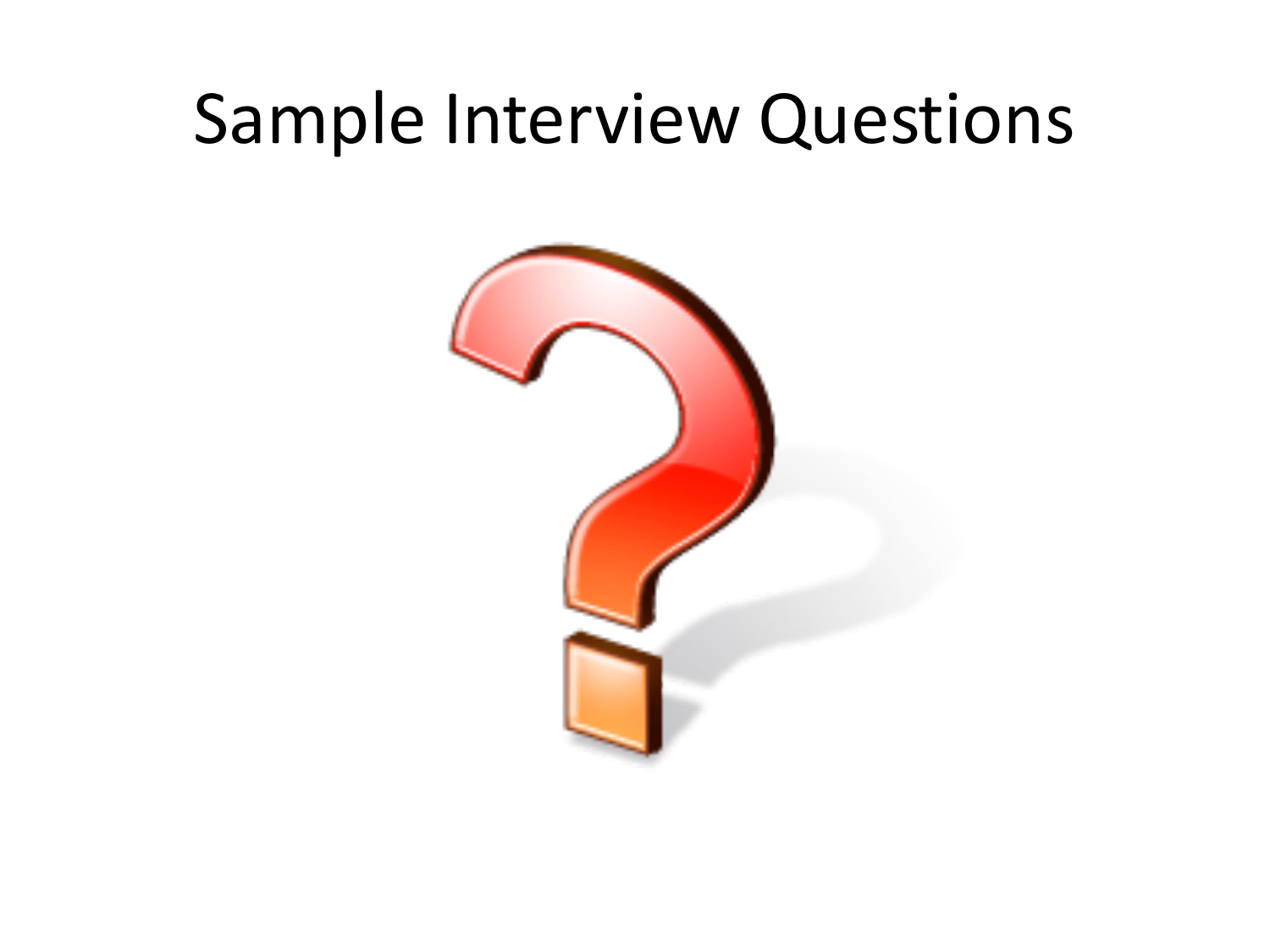## Historical Events



What was life like under Soviet rule?

#### What do you remember about the struggle for independence?

How has life changed since independence?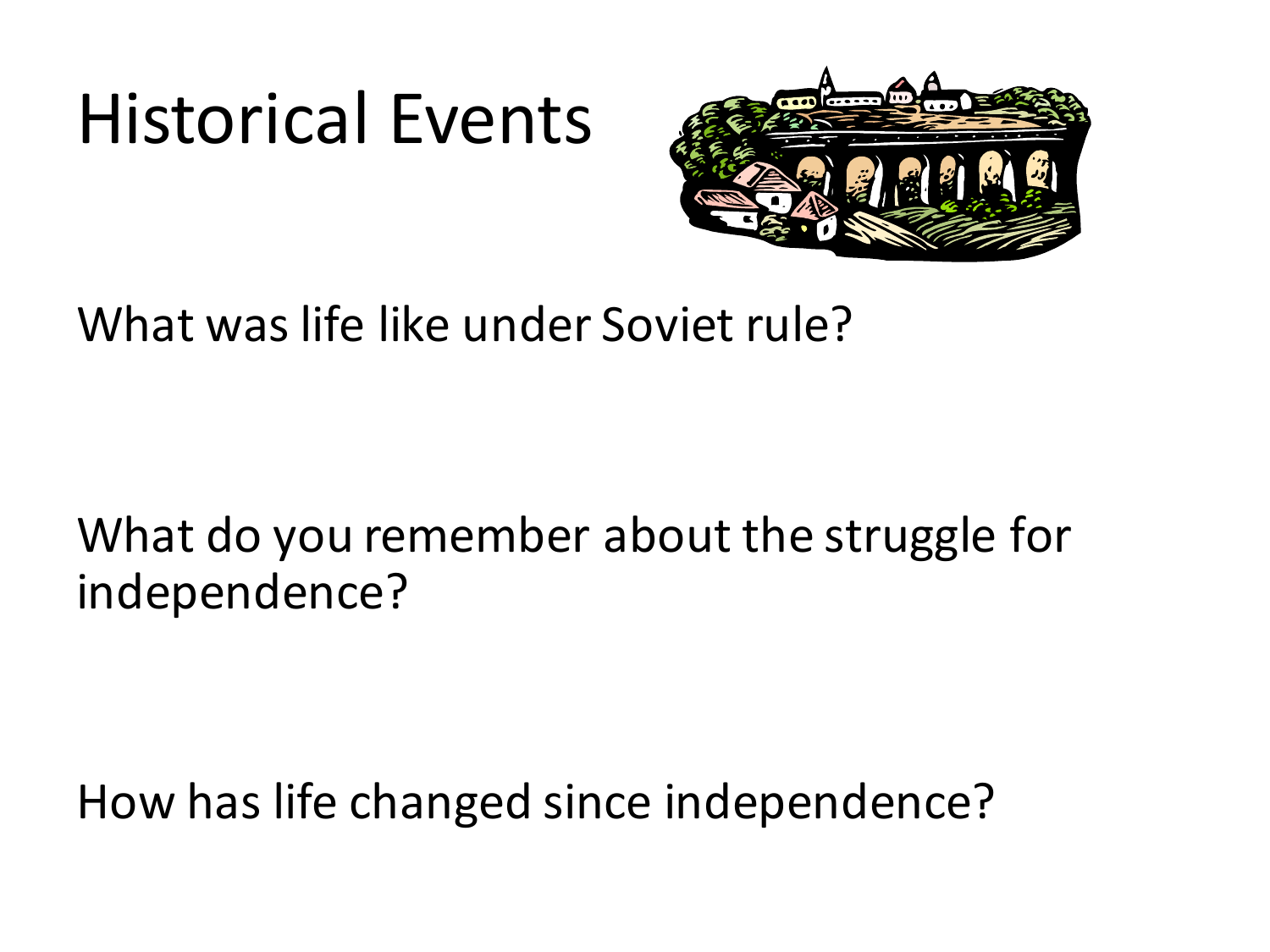### Critical Life Events

What was your childhood like?



Did you celebrate any particular event when you became an adult?

Describe your marriage ceremony?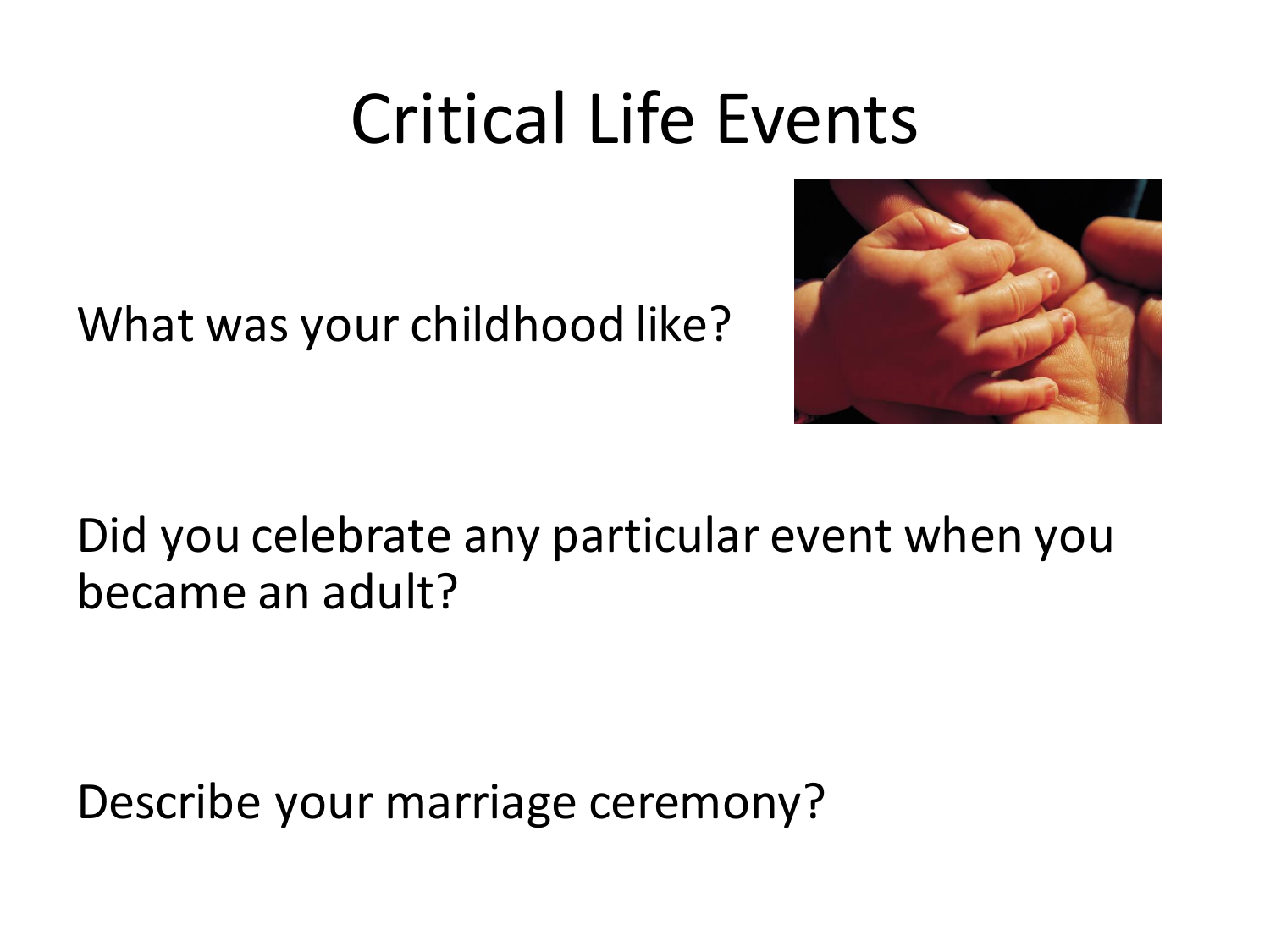# Community Specific Events



How has this community changed over the past fifty years?

How has the role of the elders in the community changed?

How has education changed?